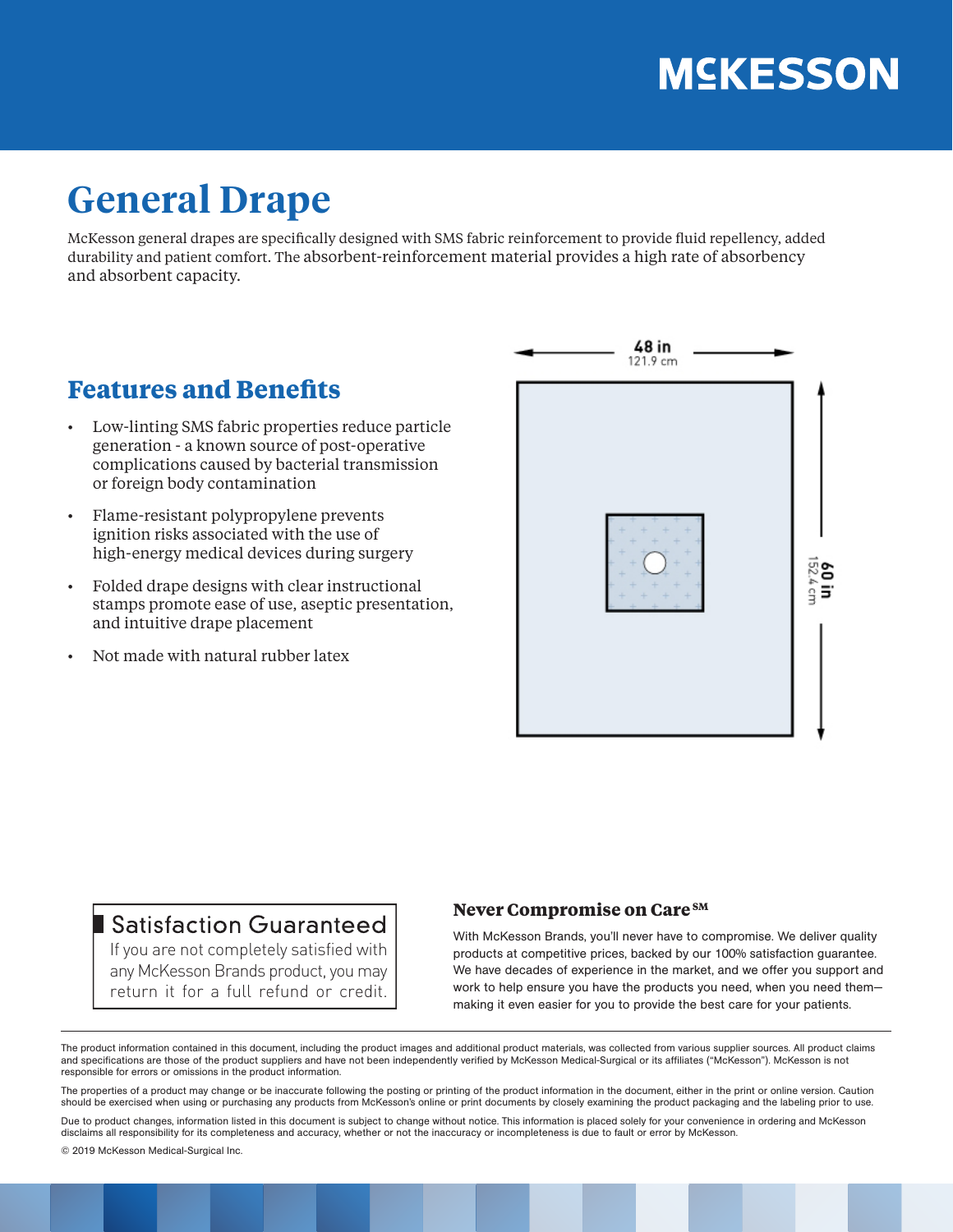### **ORDERING INFORMATION**

| MFR#             | <b>DESCRIPTION</b>                                                                                | <b>ATTRIBUTES</b>                                                                                                                                                                | <b>SIZE</b>                        | <b>QTY</b>    |
|------------------|---------------------------------------------------------------------------------------------------|----------------------------------------------------------------------------------------------------------------------------------------------------------------------------------|------------------------------------|---------------|
| 183-i80-05126-S  | <b>Utility Drape</b>                                                                              | With Tape, Sterile                                                                                                                                                               | 15 in $\times$ 26 in               | 2/Pack, 50/cs |
| 183-i80-05122G-S | Chest Drape, Edgeguard ™                                                                          | 13 in x 14 in Fenestration.<br>Absorbent Reinforcement,<br><b>Tube Holders, Sterile</b>                                                                                          | $100 \times 72 \times$<br>126 in   | 1/Pack, 12/cs |
| 183-i80-05214G-S | Breast Drape, Edgeguard ™                                                                         | 6 in x 6 in Fenestration,<br>Absorbent Reinforcement.<br><b>Sterile</b>                                                                                                          | $100 \times 76 \times$<br>126 in   | 1/Pack, 10/cs |
| 183-i80-05155G-S | Laparotomy Drape, Abdominal,<br>With Clear Instrument Pouch,<br>Edgeguard ™                       | 12 in x 13 in Fenestration.<br>Absorbent Reinforcement, Hook-and-Loop<br>Tube Controls, Armboard Covers, Sterile                                                                 | $102 \times 76 \times$<br>120 in   | 1/Pack, 10/cs |
| 183-i80-05170G-S | Laparotomy Drape, Abdominal,<br>Edgeguard ™                                                       | 4 in x 12 in Fenestration,<br>Absorbent Reinforcement, Tube Holders,<br><b>Armboard Covers, Sterile</b>                                                                          | $104 \times 76 \times$<br>120 in   | 1/Pack, 13/cs |
| 183-i80-05172G-S | Laparotomy Drape, Tranverse,<br>Edgeguard ™                                                       | 4 in x 13.75 in Fenestration.<br>Absorbent Reinforcement, Tube Holders,<br><b>Armboard Covers, Sterile</b>                                                                       | $100 \times 72 \times$<br>120 in   | 1/Pack, 14/cs |
| 183-i80-05174G-S | LAVH Laparotomy Drape,<br>Attached Leggings,<br>Fluid Collection Pouch,<br>Edgeguard <sup>™</sup> | 7 in x 9 in Trapezoidal Abdominal Fenestration,<br>3 in x 8 in Perineal Fenestration, Absorbent<br>Reinforcement Hook-And-Loop Tube Controls,<br><b>Armboard Covers, Sterile</b> | $112 \times 30 \times$<br>$124$ in | 1/Pack, 10/cs |
| 183-i80-05212G-S | Pediactric Laparotomy Drape,<br>Abdominal, With Armboards,<br>Edgeguard ™                         | 4 in x 6 in Fenestration,<br>Absorbent Reinforcement,<br><b>Sterile</b>                                                                                                          | $100 \times 72 \times$<br>124 in   | 1/Pack, 10/cs |
| 183-i80-05119G-S | Pediactric Laparotomy Drape,<br>Abdominal, With Tube Holders,<br>Edgeguard ™                      | 4 in x 6 in Fenestration,<br>Absorbent Reinforcement,<br><b>Sterile</b>                                                                                                          | 76 in x 124 in                     | 1/Pack, 13/cs |
| 183-i80-05178G-S | Minor Procedure Drape,<br>Edgeguard ™                                                             | 3 in Circular Fenestration,<br>Absorbent Reinforcement,<br>Tube Holders, Sterile                                                                                                 | 48 in x 60 in                      | 1/Pack, 20/cs |
| 183-180-05136-S  | <b>Pediatric Directional Incision</b><br>Drape                                                    | 4 in Circular Fenestration,<br><b>Sterile</b>                                                                                                                                    | 30 in x 22 in                      | 1/Pack, 20/cs |